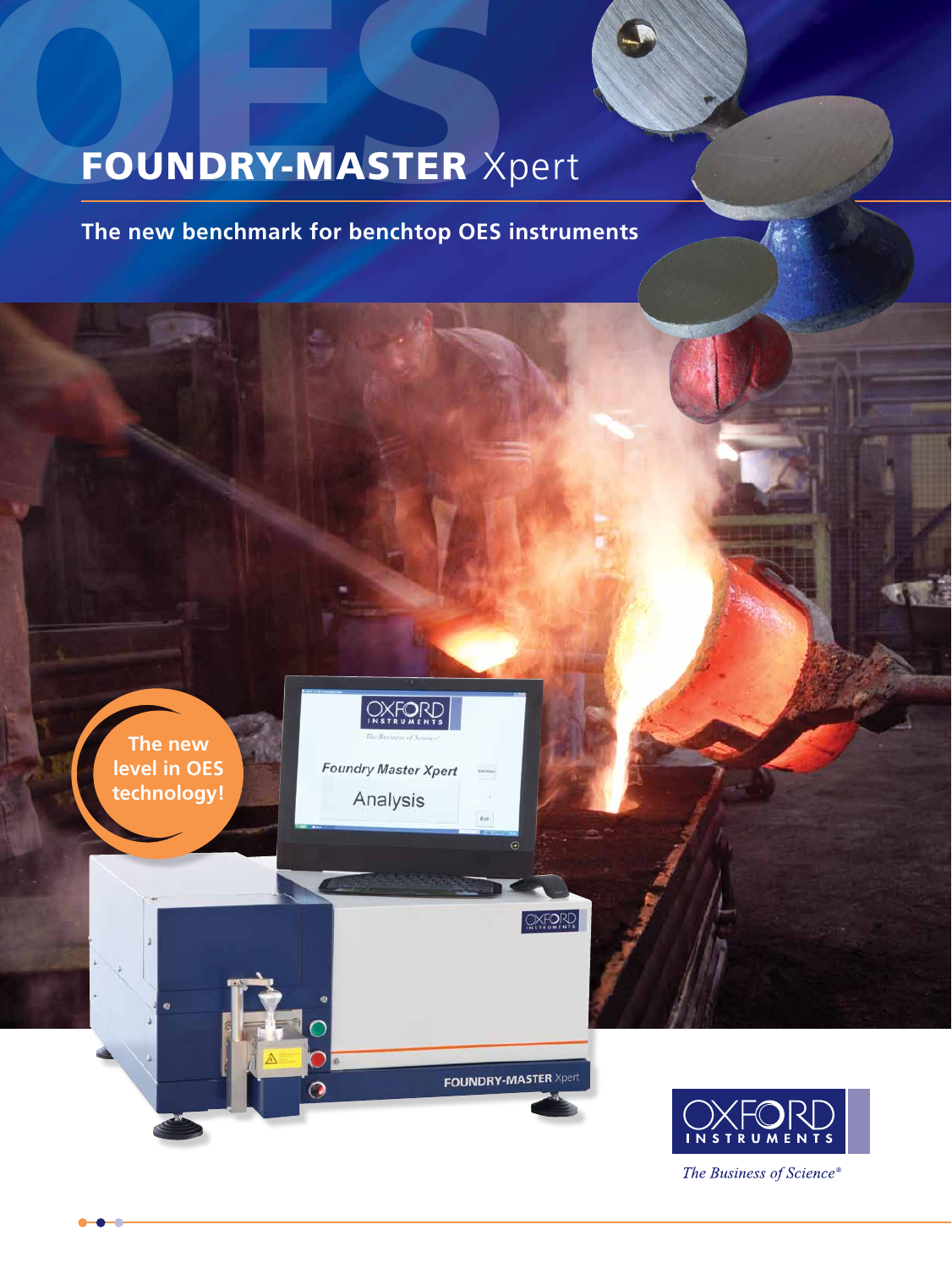# UNDRY-MASTER Xpert<br>ew benchmark for benchtop OES instruments<br>he experience of experts the new FOUNDRY-MASTER Xpert FOUNDRY-MASTER Xpert

**The new benchmark for benchtop OES instruments**

**With the experience of experts the new** FOUNDRY-MASTER **Xpert is engineered to set the new benchmark for benchtop OES metal analysers.**

**It delivers high accuracy in analytical results, assures precise identification of materials and covers even critical elements like Pb, Se and La with low levels of detection. There is no need to make any compromises between element selection and wavelength range.**

The **FOUNDRY-MASTER** Xpert is the ideal cost-effective solution for all metal processing industries. There is virtually no restriction on the element selection. The highest levels of accuracy and precision of the analytical results and a powerful yet easy-to-use software package mean that almost every application is covered. As a result, the cost of ownership is the lowest available on the market.



#### **Product highlights**

#### **Highest analytical performance using robust yet reliable technology**

- New CCD readout design allows the use of OI's Dynamic Integration Algorithm (DIA) providing **superior precision** of the results
- **•** High-resolution Multi-CCD optics for **the best spectral line separation**
- **•** Widest spectral range from 130 to 800 nm covering nearly **all interesting elements for any metal material including nitrogen in steel**
- **•** New digital spark generator with optimised discharge parameters for atomic lines, **lowering detection limits** of a wide range of elements
- **•** Excellent **long-term stability** ensured by peak position alignment (PPA)
- **•** Vacuum optical system for the best **transparency of low wavelength for the best light transparency of low wavelength**
- **• Contamination free** due to oil trap and oil mist filter
- **•** External PC workstation incorporating the latest technology



*Solid, robust technology and compact design allow continuous use in any location, in the lab or on-site, even in rugged conditions.*

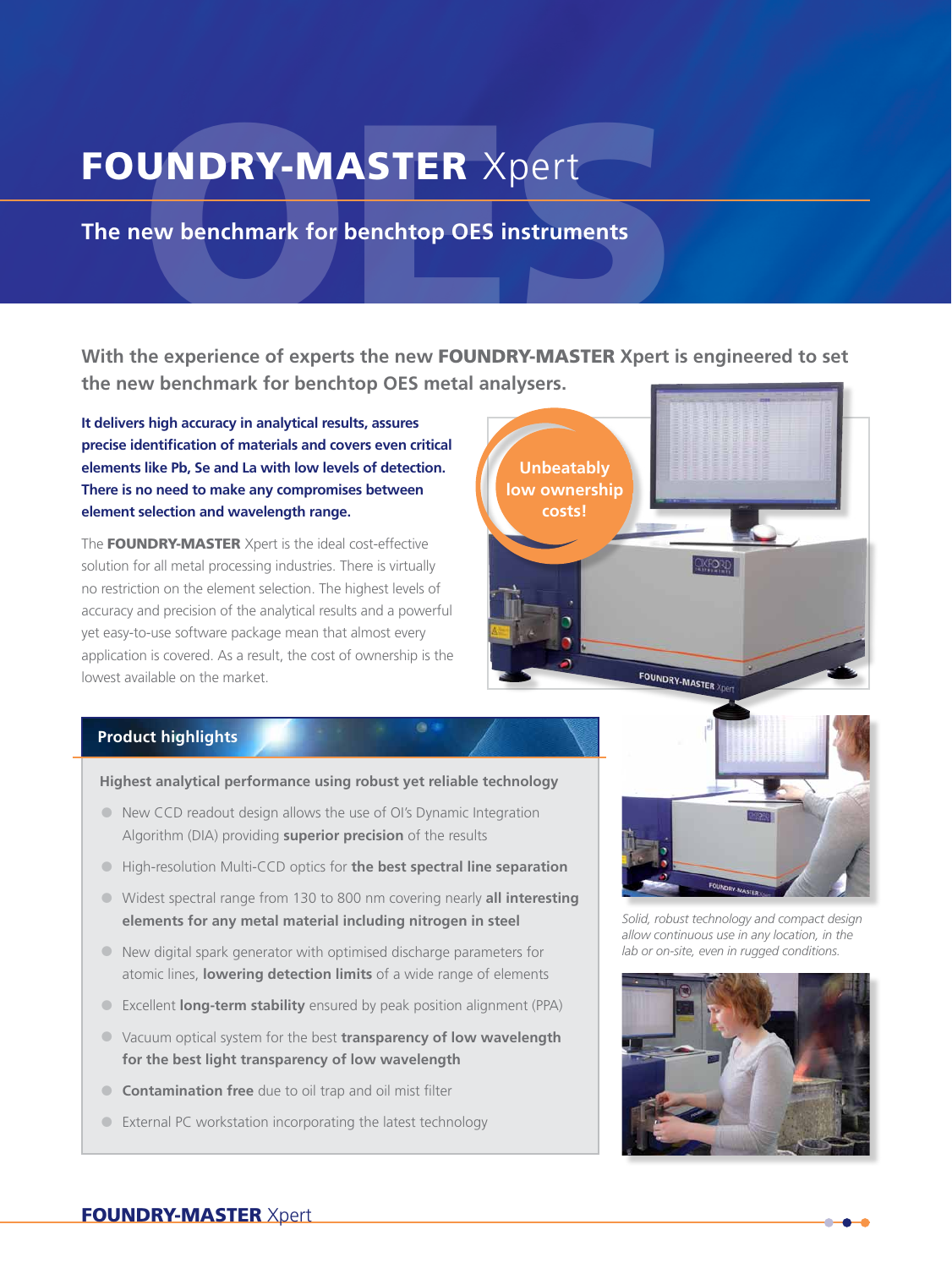## Based on the latest CCD technologies

**The** FOUNDRY-MASTER Xpert **performs at the highest level with an unbeatable and outstanding price-performance ratio**

#### **Ease-of-use and simplicity**

The intuitive user interface and numerous customer-driven features make analysis work easy and simple. Just place the sample on the sample stand, start the measurement and read the results.

- **•** Daily routine functions are very easy both to perform and to monitor
- **•** Special, protected user levels for untrained personnel ensure necessary integrity of data and results
- **•** Windows®-based user interface is familiar and intuitive yet flexible
- **•** System's self-diagnostics is fully integrated

Thanks to our unique Jet-Stream-Technology, the argon consumption on the sample stand is remarkably lower compared to gas purged optical systems. Optimised gas flow ensures minimum argon consumption and fewer deposits, which means:

- **•** Lowest cost of ownership in its class
- **•** Easy cleaning of the work surface

#### **Advanced** FOUNDRY-MASTER Xpert **software**

Thanks to a unique WASLab and familiar Windows®-based software, any operator can routinely produce stable, reliable measurement results with the **FOUNDRY-MASTER** Xpert.

The software is specifically designed to run on CCD spectrometers and provides all of the functions required for calibration, standardisation, analysis and reporting.

#### **Unique sample stand**

Equipped with an open spark Jet-Stream-Technology, the **FOUNDRY-MASTER Xpert** ensures the straightforward and precise measurement of samples even with complex and irregular shapes and sizes.

The stand is easily accessible from three sides; no need to speculate about sample dimensions.



#### **Results, reports and result processing options at your fingertips**

- **•** A wide variety of result forms from concentrations and grade ID's to intensity data, SD's and flagging
- **•** Automatic storage and printout of results and transmission to remote devices (new simplified USB connection)
- **•** Direct output of results to productivity tools such as Different sample adaptors are available.<br>
Word processors and spreadsheets **Different sample adaptors are available.**

| <b>Langia</b> |                |                                                                 |                |                                            |                |                   |                    |                |                    |                     |                |          |                                                  |                |                |               |
|---------------|----------------|-----------------------------------------------------------------|----------------|--------------------------------------------|----------------|-------------------|--------------------|----------------|--------------------|---------------------|----------------|----------|--------------------------------------------------|----------------|----------------|---------------|
| Element       | <b>Barn I.</b> | <b>Barn I</b>                                                   | <b>Marin J</b> | <b>North 4</b>                             | <b>Burn A</b>  | <b>Burn &amp;</b> | <b>Bisen F</b>     | <b>Burn #</b>  | <b>Board #</b>     | <b>Parent Elect</b> | <b>Burn 33</b> | Marin XV | <b>Married 1.3</b>                               | <b>Burn 14</b> | <b>Barn 11</b> | Average       |
| $-1$          | 48.3           | 48.8                                                            | 48.3           | 48.1                                       | 57.9           | 88.9              | 88.1               | 88.8           | 88,6               | 88,4                |                |          |                                                  |                |                | 88.1          |
| $\epsilon$ .  | 4,6239         | 8,8156                                                          | 4.8245         | 0.0229                                     | 6.8239         | 9.9726            | 8,8223             | 6.8236         | <b>N.M235</b>      | 0.9227              |                |          |                                                  |                |                | <b>U.9237</b> |
| 86 4          | 4,415          | 8.436                                                           | 4.468          | 0.674                                      | 0.433          | 8.476             | 4,483              | 8.494          | 8.477              | 9,464               |                |          |                                                  |                |                | 9,473         |
| . .           | 1.65           | 1.47                                                            | 1.83           | 1.45                                       | 4.43           | 1.64              | 1.43               | 1.86           | 1.65               | 1.44                |                |          |                                                  |                |                | 1.45          |
| ٠             | 4,0339         | 8,8139                                                          | 4,8238         | 6.6954                                     | 4.4233         | 6,6993            | 8,8939             | 8,0739         | 0.4939             | 0,0226              |                |          |                                                  |                |                | 0,0238        |
| $\cdots$      | 4.0049         | 0.0043                                                          | 4.0001         | 0.0047                                     | 8.9988         | 0.0048            | 8.0046             | 8.0048         | 0.6658             | 0,0004              |                |          | <b>Number</b> around the                         |                |                | 0,0018        |
| KP 9          | 18.8           | 18.7                                                            | 18.8           | 18.8                                       | 19.8           | 18.8              | 38.7               | 18,8           | 88.8               | 18.7                |                |          | <b>LAZOB XZC/NIFB-91</b><br>1.4211 X2C/NIN 18-10 |                |                | 18.7          |
| . .           | 8,238          | 8.916                                                           | 4.918          | 8.934                                      | 8,948          | 0.936             | 8,239              | 9,345          | 8,344              | 0,337               |                | 304 L    |                                                  |                |                | 0,318         |
| . .           | $18 - 1$       | 38.2                                                            | 19.1           | 38.8                                       | 18.1           | 19.6              | 38.1               | 18.1           | 88.8               | 3.96                |                |          | 'LASOS VSCHILL 18 10                             |                |                | 10.1          |
| AL 4          | 4,000          | 9,8656                                                          | 0.0001         | <b><i><u><i><b>B. BREE</b></i></u></i></b> | <b>W. MONA</b> | 0.0065            | 4.8973             | 9,3961         | 0.8659             | 1,3887              |                |          | 1,4541 X6Cr10Ti 18-10<br>1,4550 X6Cr10RB 18-19   |                |                | 1,3066        |
| Ke k          | 9.119          | 8.110                                                           | 4.149          |                                            | 6.149          | 8.147             | 9,149              | <b>R.14M</b>   | 8.358              | 0.138               |                |          |                                                  |                |                | 0.148         |
| Ke A          | 4,501          | 8.993                                                           | 8.194          | 0.196                                      | 6,169          | 0.196             | 6.194              | 8.365          | 9.597              | 0.202               |                |          |                                                  |                |                | 11,1986       |
| $\cdots$      | 8,0006         | 0.9016                                                          | 0.0017         | 0.0012                                     | 0.0011         | 0.0073            | 0.0972             | 9.0002         | 0.0057             | 0.3068              |                |          |                                                  |                |                | 0.0074        |
| Th 4          | $96 - 38688$   | 91, 918 8 91                                                    | M. 469.115     | 9.5918                                     | 9,8919         | 41,440.13         | 9,9818             | 9,3018         | 0.0419             | 11,8818             |                |          |                                                  |                |                | 11,8818       |
| ۰             | 4,0423         | 8,6483                                                          | 4.4185         | 8,6633                                     | 8.8618         | 0.0613            | 0,0639             | 8,8641         | 1,6618             | 0,6689              |                |          |                                                  |                |                | 0,8618        |
| - 6           | 9,0248         | 8,8266                                                          | 9.9345         | <b><i><u><i><u>A</u></i></u></i></b>       | 4.4992         | 0.0293            | 9.9275             | <b>R. OTTO</b> | 4,8242             | 9.9978              |                |          |                                                  |                |                | 9.9972        |
| . .           | A.0110         | 4.9493                                                          | 4.9415         | A.001A                                     | a serio        | 0.8018            | <b>B. MELA</b>     | 6.5616         | 2,6818             | R.MIA               |                |          |                                                  |                |                | B.5816        |
| <b>Fact</b> 4 | 8,0039         | 8,8656                                                          | 4.0616         | 0.0031                                     | 8.8016         | 0.0033            | 0,0033             | 0.0034         | 0,0053             | 0,8009              |                |          | Diries                                           |                |                | 0,0004        |
|               | 8.0017         |                                                                 | 4.8012         |                                            |                | 0.0017            | 8,8817             | 8.8816         | 1,6818             | H.8017              |                |          |                                                  |                |                | 0,0017        |
| Ka k          | 9.0013         | 9,9113                                                          | 4.0025         | 9.0004                                     | 4.4045         | 0.0000            | 0.0004             | 8.8005         | 2,0003             | 0.9996              |                |          |                                                  |                |                | 0,0019        |
| ۰             | 8,0236         | 8,8515                                                          | 4.8132         | 6,6587                                     | 8.8775         | 9,8913            | 8,8736             | <b>B.BETT</b>  | 0.8239             | 0.5389              |                |          |                                                  |                |                | 0,0044        |
| $-1$          | 8,000          | 8,3810                                                          | 4.5615         | 4.4419                                     | 8.8410         | $A$ . Maint       | E. 8616            | 5.3678         | 3,3814             | 11,3600             |                |          |                                                  |                |                | 11,30000      |
| $-4$          | 9,0108         | 8,8572                                                          | 9.9197         | 0.6330                                     | 8.8198         | 6.6671            | 8.8194             | 8,0034         | 0.9877             | 0.0048              |                |          |                                                  |                |                | 1,0000        |
| Te #          | A.mak          | 6.9546                                                          | 4.351          | 4.0145                                     | 8.8641         | <b>K. BRAK</b>    | 6,8816             | 8,3946         | 1.6518             | 1,3346              |                |          |                                                  |                |                | 1,3110        |
| Grade         |                |                                                                 |                |                                            |                |                   | <b>Found [1/6]</b> |                | 1.4306 X2CrNi19-11 |                     |                |          |                                                  |                |                |               |
| at.           |                | PE. 339<br><b>Date LABILIDATE III</b><br><b>Turning product</b> |                |                                            |                |                   |                    |                |                    |                     |                |          |                                                  | ics            |                |               |
| <b>Latert</b> | . .            | <b>Call Houstown, Hills East</b>                                | <b>B</b> razal |                                            |                |                   |                    |                |                    |                     |                |          |                                                  |                |                | は 「ののあ」       |